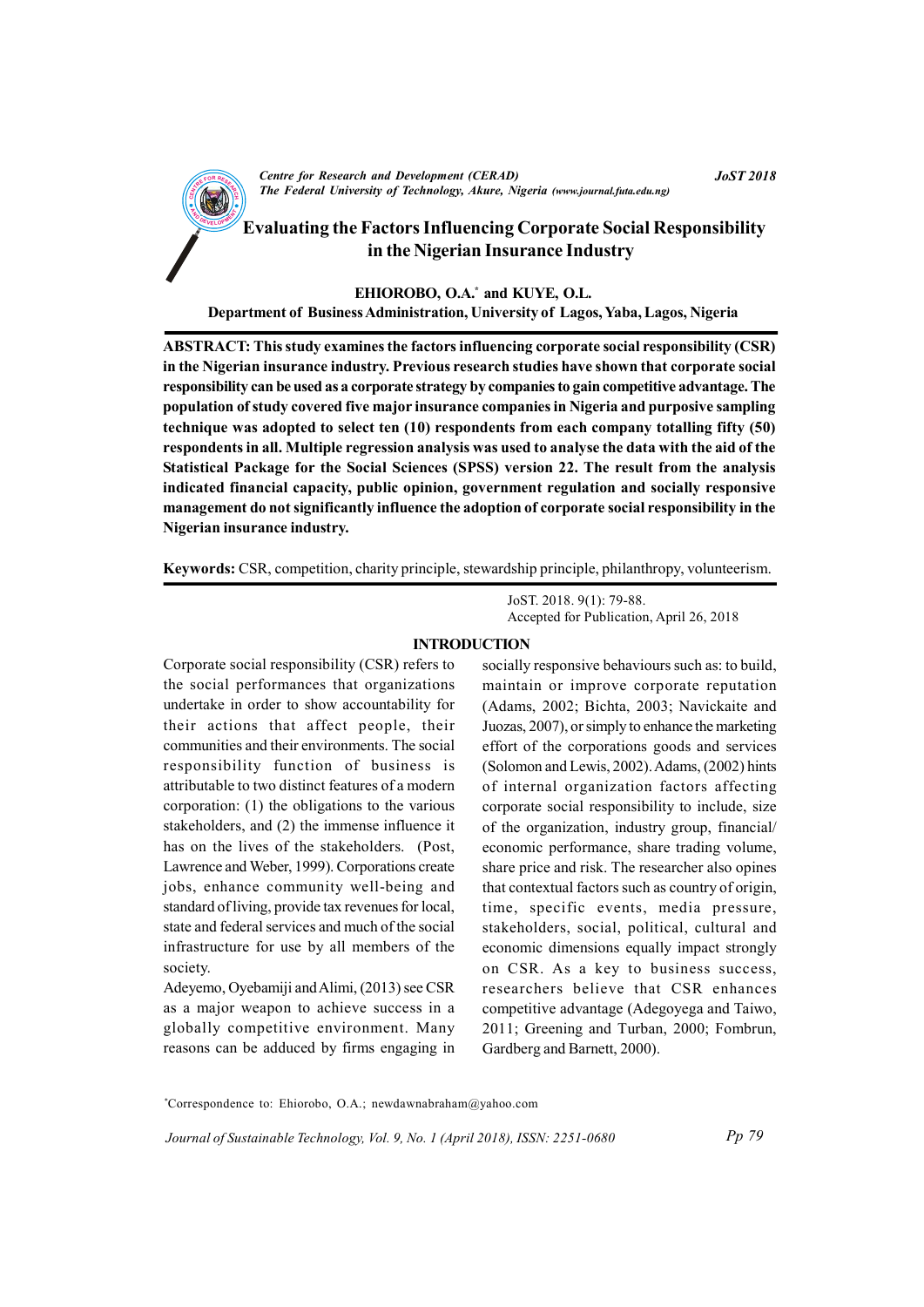There has been growing agitation for compensation and infrastructural development among communities devastated by the activities of multinational corporations in the Niger Delta region of Nigeria. This has drawn the attention of corporate executives and managers as well as other stakeholders in different sectors of the economy as to why businesses need to be more socially responsible. These corporate leaders are however aware that business norms and standards, corporate culture, regulatory frameworks, and stakeholders' demands for corporate social responsibility vary considerably across regions and lines of business (McWilliams, Siegel and Wright, 2006). Corporate social responsibility consists of the economic, legal, ethical and discretionary responsibilities of companies towards their different stakeholders (Maignan and Ferrell, 2000).

#### Statement of the problem

Most research efforts carried out in Nigeria on corporate social responsibility (CSR) have tended to focus on the activities of multinational oil corporations and the manufacturing sector. Such theoretical and empirically oriented studies have concentrated on the relationship between CSR and corporate financial performance (Campbell, 2007; Rowley and Berman, 2000). There has been no serious attention paid to the factors influencing corporate social responsibility as well as corporate performance (Galbreath, 2010). Moreover, research efforts in the Nigerian insurance industry have generally focused on industry financial performance without much attention paid to corporate social responsibility. This research is therefore intended to fill this gap by examining the factors that drive corporate social responsibility (CSR) in the Nigerian insurance industry.

#### Aim and Objectives of the Study

The aim of this research is to evaluate the major factors that influence corporate social responsibility in the Nigerian insurance industry. But specifically, the study intends to:

- a. examine if financial performance influence corporate social responsibility in the Nigerian insurance industry;
- b. identify the extent to which government regulation drive corporate social responsibility in the insurance;
- c. determine how public opinion influences corporate social responsibility in the Nigerian insurance industry;
- d. examine if socially responsive management is driving corporate social responsibility in the insurance industry;
- e. to identify the factor that contributes the most to corporate social responsibility in the Nigerian insurance industry.

#### Research Questions

To address the research objectives, the following research questions were asked:

- a. Does the insurance industry's financial performance influence any form of corporate social responsibility?
- b. Is there any evidence that government regulation of the insurance industry influences corporate social responsibility?
- c. To what extent does public opinion affect corporate social responsibility in the Nigerian insurance industry?
- d. Is socially responsive management driving corporate social responsibility in the Nigerian insurance industry?
- e. Which attribute of CSR (financial performance, government regulation, public opinion and socially responsive management) contribute the most to CSR in the Nigerian insurance industry?

## Research Hypotheses

In line with the research questions the following hypotheses were formulated:

a. Financial performance of an insurance company does not significantly affect its corporate social responsibility activities.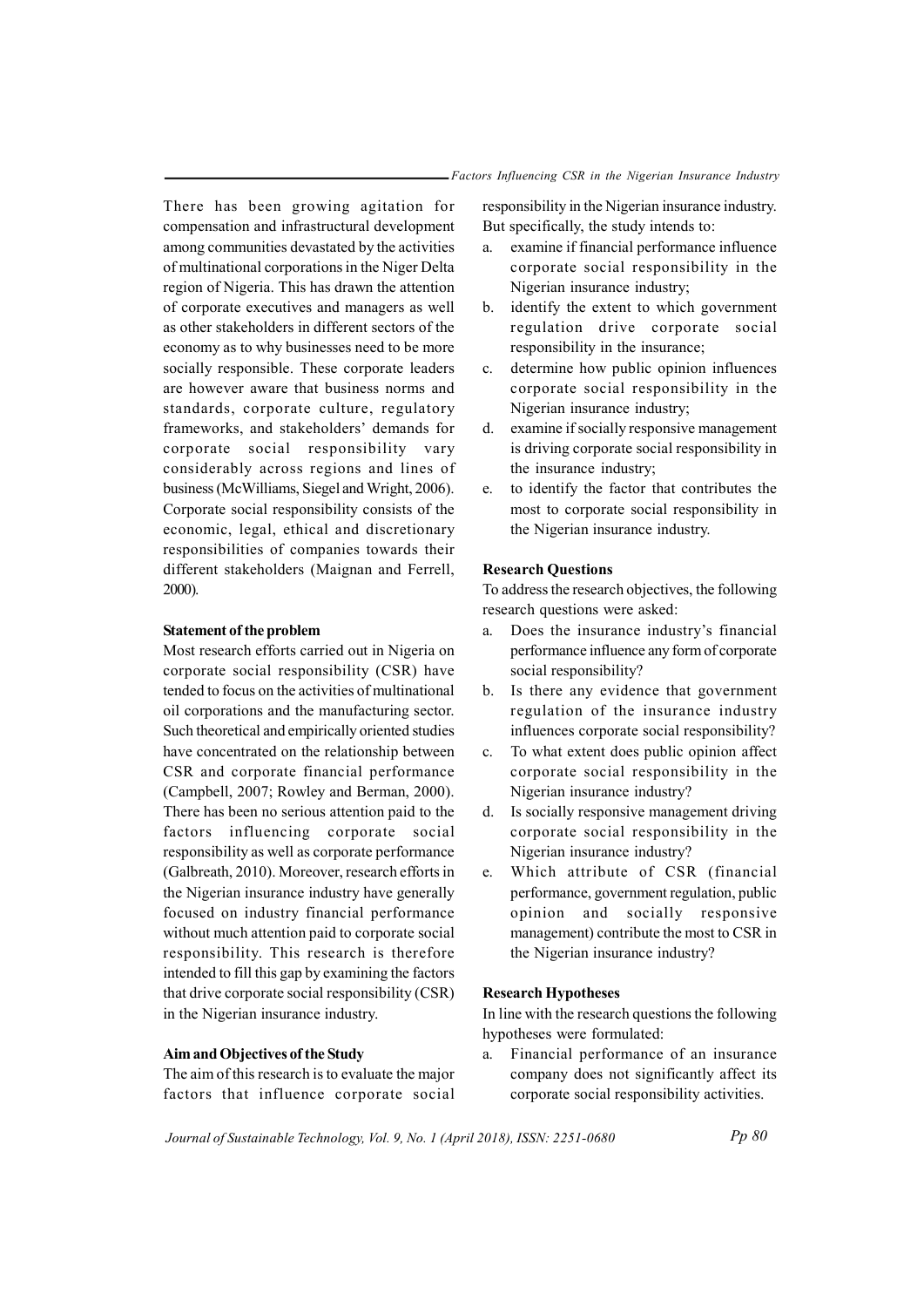- b. Government regulation of the insurance industry has no significant influence on its corporate social responsibility.
- c. Public opinion is not a significant determinant of corporate social responsibility in the Nigerian insurance industry.
- d. Socially responsive management is not significant in determining corporate social responsibility in the Nigerian insurance industry.
- e. There is no relative contribution of the predictors (financial performance, government regulation, public opinion, and socially responsive management) to the criterion variable (Corporate social responsibility).

## Conceptualizing Corporate Social Responsibility

The concept of corporate social responsibility has no single universally accepted definition. Many researchers on the subject have defined it in line with what they believe constitute a firm's social responsibility (Kenneth, Bongo & Olufemi, 2010). Baron (2001) maintains that CSR is an ill and incompletely defined concept. For instance, Magnan and Ferrel, (2000) define corporate social responsibility as actions of firms carried out to meet the economic, legal, ethical, and discretionary responsibilities that are imposed on them by their stakeholders. Carol (1979) argues that CSR is a construct with four main components: economic responsibility to the investors and consumers, legal responsibility to the government, ethical responsibility to the society, and discretionary responsibility to the community. In a similar manner, McWilliams and Siegel, (2001) define corporate social responsibility as an action that is performed to further some social good beyond the interest of the firm above that which is required by law. Dahlsrud (2008) however conducted an analysis of different definitions and concluded that CSR is the practice through

which a firm tries to improve its actions concerned with the five organizational dimensions: stakeholders, social, economic, voluntariness, and environmental.

## Principles of Corporate Social Responsibility

Corporate social responsibility (CSR) is predicated on two major principles which are the charity and stewardship principles. The charity principle is tantamount to philanthropy or the idea that wealthier members of the society should be charitable towards the less fortunate ones (Post et al., 1999). This principle usually takes the form of rendering assistance to needy members of society and may include medicare for the elderly or sick persons who cannot afford medical bills, home for the homeless, jobs or financial assistance for the jobless and food for the hungry. Corporate philanthropy recognizes that business and society are intertwined and therefore, owes a duty to assist vulnerable members of society. The stewardship principle on the other hand is based on the agency theory which sees corporate executives as trustees or stewards who act in the general public's interest. This principle holds that apart from making profits for shareholders, the organization owes the society a duty of care and must therefore use part of the vast resources at their disposal for the benefit of the society. The stewardship principle, therefore, believes that business, acting as a public trustee, should consider the interests of all persons affected by the activities, policies and decisions made by the organization.

# Corporate Social Responsibility in the Nigerian Insurance Industry.

The Nigerian insurance industry has not performed much in terms of corporate social responsibility as most of the policies and strategies of industry players do not incorporate CSR activities. Many Nigerian companies implement CSR programmes as mere window dressing (Adeyemo et al., 2013). Moreover, most Nigerian citizens do not even know that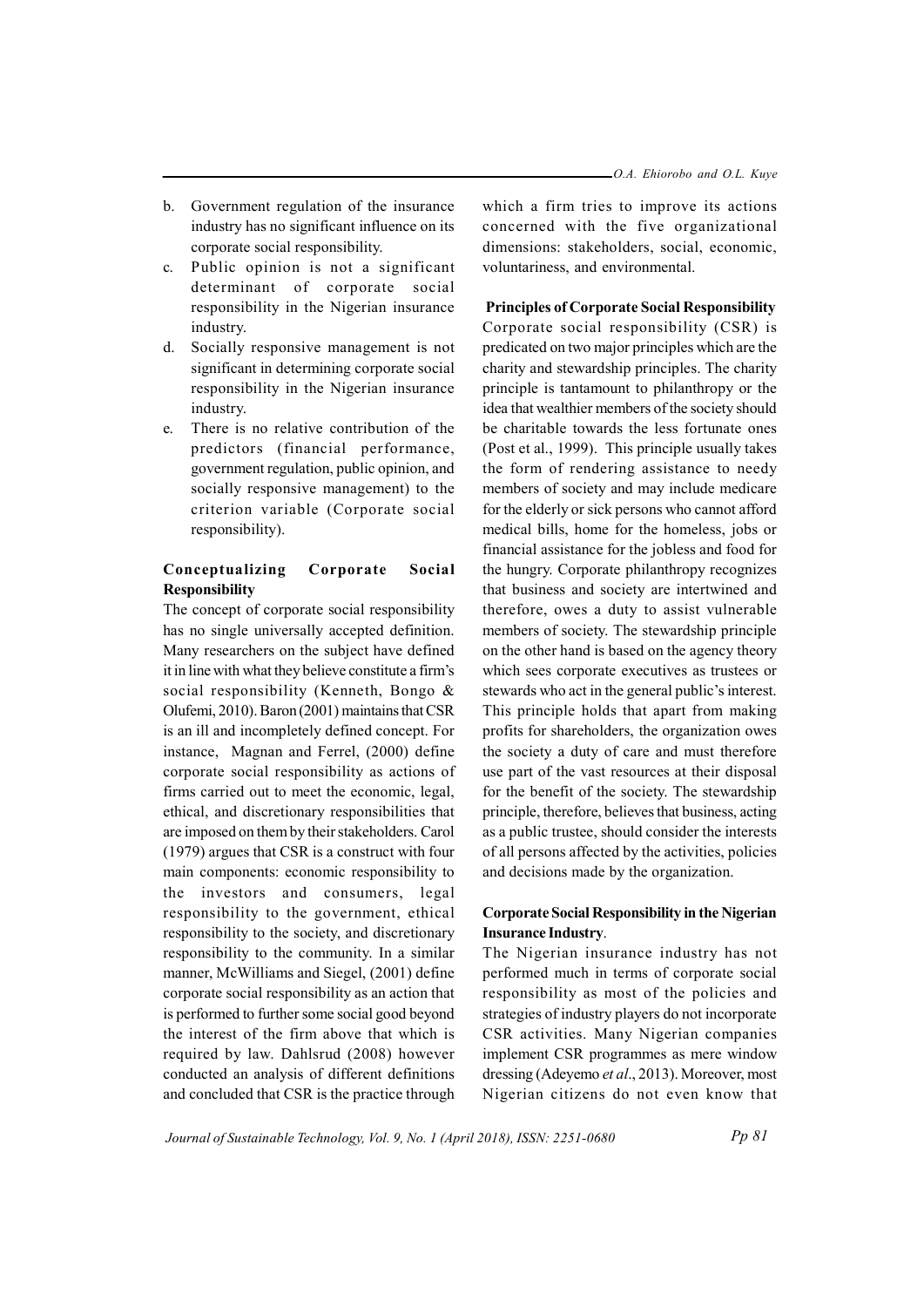Factors Influencing CSR in the Nigerian Insurance Industry

|             |                      | ж.                                                                |                   |
|-------------|----------------------|-------------------------------------------------------------------|-------------------|
| Period      | <b>Source</b>        | Concept                                                           | Focus             |
| Early 1920s | Sheldon, 1924        | "The cost of building the kingdom of heaven will                  | Ethical           |
|             |                      | not be found in the profit and loss account of                    | Management        |
|             |                      | industry, but in the record of every man's                        |                   |
|             |                      | conscientious service".                                           |                   |
| Late 1930s  | Bernard, 1938        | "Analysis of the economic, legal, social, moral Multiple aspects  |                   |
|             |                      | and physical aspects of business environment".                    |                   |
| Mid 1940s   | Simon, 1945          | "Organizations must be responsible to community                   | Community         |
|             |                      | values"                                                           | relations         |
| 1950s       | Drucker, 1954 &      | "Corporate responsibilities as an obligation to                   | Social obligation |
|             | Selznik, 1957        | pursue those policies, to make decisions, or to                   |                   |
|             |                      | follow those lines of action which are desirable in               |                   |
|             |                      | terms of the objectives and values of our society"                |                   |
|             |                      |                                                                   |                   |
| 1960s       | Davis, 1960          | "Social responsibilities of businesses arise from                 | Corporate         |
|             |                      | the amount of social power that they have"                        | constitutionalism |
|             | Friedman, 1962       | The social responsibility of business is to increase              | The shareholder   |
|             |                      | its profits                                                       |                   |
| 1960s       | Walton, 1967         | "Social responsibility recognizes the intimacy of Elements of CSR |                   |
|             |                      | the relationship between the corporation and                      |                   |
|             |                      | society and realizes that such relationships must                 |                   |
|             |                      | be kept in mind by top managers as the                            |                   |
|             |                      | corporation and the related groups pursue their                   |                   |
|             |                      | respective goals.                                                 |                   |
| 1970s       | Friedman, 1970       | CSR is indicative of self-serving behaviour on the Agency theory  |                   |
|             |                      | part of managers, and thus conflicts to                           |                   |
|             |                      | shareholder benefits                                              |                   |
| 1980s       | Jones, 1980          | CSR as "the notion that corporations have an                      | Social obligation |
|             |                      | obligation to constituent groups in society other                 |                   |
|             |                      |                                                                   |                   |
|             |                      | than shareholders and beyond that prescribed"                     |                   |
| 1990s       | Fombrum<br>&         | Companies should consider CSR as an element of Strategic CSR      |                   |
|             | Shanley, 1990        | corporate strategy                                                |                   |
|             | Costin, 1999         | CSR as the basic expectations of the company                      | Initiative view   |
|             |                      | regarding initiatives that take the form of                       |                   |
|             |                      | protection of public health, public safety, and the               |                   |
|             |                      | environment                                                       |                   |
| $21st$ C    | Matten & Crane,      | "Corporate citizenship describes the role of the Corporate        |                   |
|             | 2005                 | corporation in administering citizenship rights for citizenship   |                   |
|             |                      | individuals"                                                      |                   |
|             | Lindfelt<br>&        | At corporate level, ethics includes issues on the                 | Sustainability    |
|             | Tornroos, 2006       | sustainability of finances, the environment and                   |                   |
|             |                      | society                                                           |                   |
|             |                      |                                                                   |                   |
|             | Meehan<br>et<br>al., | Three elements<br>ethical<br>are:<br>and<br>social                | 3C-SR Model       |
|             | 2006                 | commitments, connection with partners in the                      |                   |
|             |                      | value network, and consistency of behaviour                       |                   |
|             |                      | overtime to build trust.                                          |                   |

Table 1: Historical Development of Corporate Social Responsibility

Source: Lei (2011)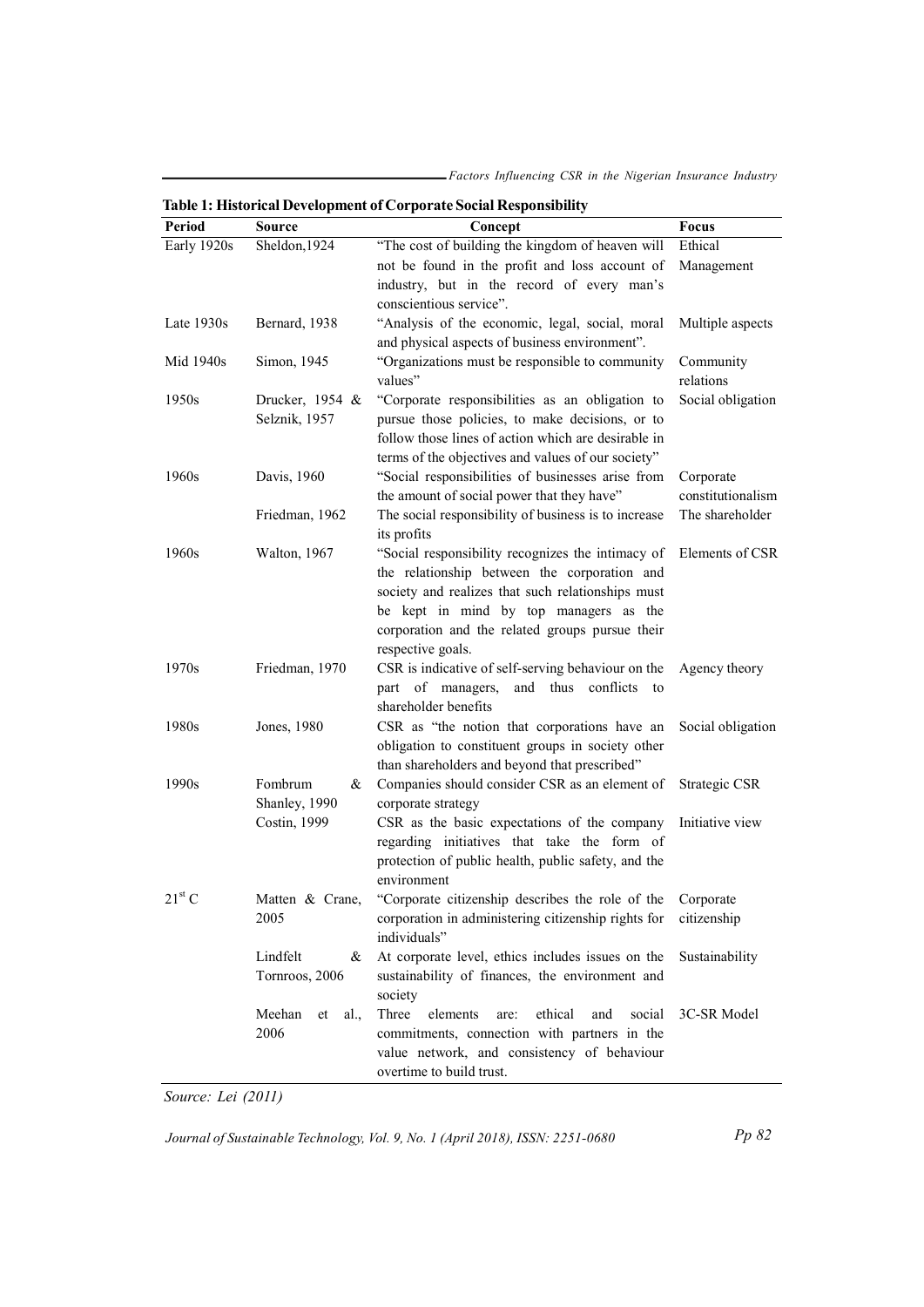companies need to give back to society hence anytime they do something that looks 'big' for the society, the company is eulogized as being caring and philanthropic (Fombrum, 2005). In the same vein, Osemene (2012) believes that most CSR activities undertaken by Nigerian firms

# Research Design

A quantitative design was adopted based on the positivist philosophy and a survey strategy was applied. A cross-sectional system of data collection was used for the purpose of this study as there was no attempt to manipulate the variables of the research.

#### Population of the Study

The population of the study is the employees of all insurance companies in Nigeria. Asika (1991) posits that the population of any research is the census of all items or subjects that possess the characteristics or that have knowledge of the phenomena being studied.

#### Sample Size/Sampling Technique

For the purpose of this study, convenience sampling technique was employed to choose five insurance companies in Lagos. Fifty (50) members of staff in senior management positions who were deemed to be familiar with issues relating to corporate social responsibility were selected from the five insurance companies. Ten members of staff were selected from each of the five companies using purposive sampling technique to reach those that the researcher felt were the ideal respondents for the study questionnaire.

## Data Collection Instrument

Primary data were obtained by using a structured questionnaire to gather relevant data from

are mere marketing campaigns to promote brand image. Olowokudejo, Aduloju and Oke (2011) in their research finding establish a positive relationship between CSR activities and organizational effectiveness in the Nigerian insurance industry.

## MATERIALS AND METHODS

respondents. The data collected relate to how financial performance, government regulations, public opinion, and socially responsive behaviour influence CSR. Rating questions were used to collect data from senior executives relating to their knowledge, opinion and participation in CSR activities in their respective organizations. Rating questions most often use the Likert- style rating in which the respondent is asked how strongly he or she agrees or disagrees with a statement (Saunders, Lewis, & Thornhill, 2012; Dillman, 2009).

#### Method of Data Analysis

Data were analysed using frequency distribution and percentages to obtain relevant data for correlation and multiple regression analysis. SPSS version 22 software was used for data analysis.

The equation for multiple regression analysis for the study is given thus:

$$
Y = \alpha + \beta_1 X_1 + \beta_2 X_2 + \beta_3 X_3 + \beta_4 X_4 + \beta_5 X_5 + e
$$

where  $Y =$  Corporate social responsibility,  $X_1 =$ financial performance,  $X_2$  = government regulation,  $X_3$  = public opinion, and  $X_4$  = socially responsive management.

α represents the intercept which predicts the value of Y if  $X = 0$ .

 $β1 - β5$  represent the regression coefficients.

e is the error term or the part of Y not explained by X.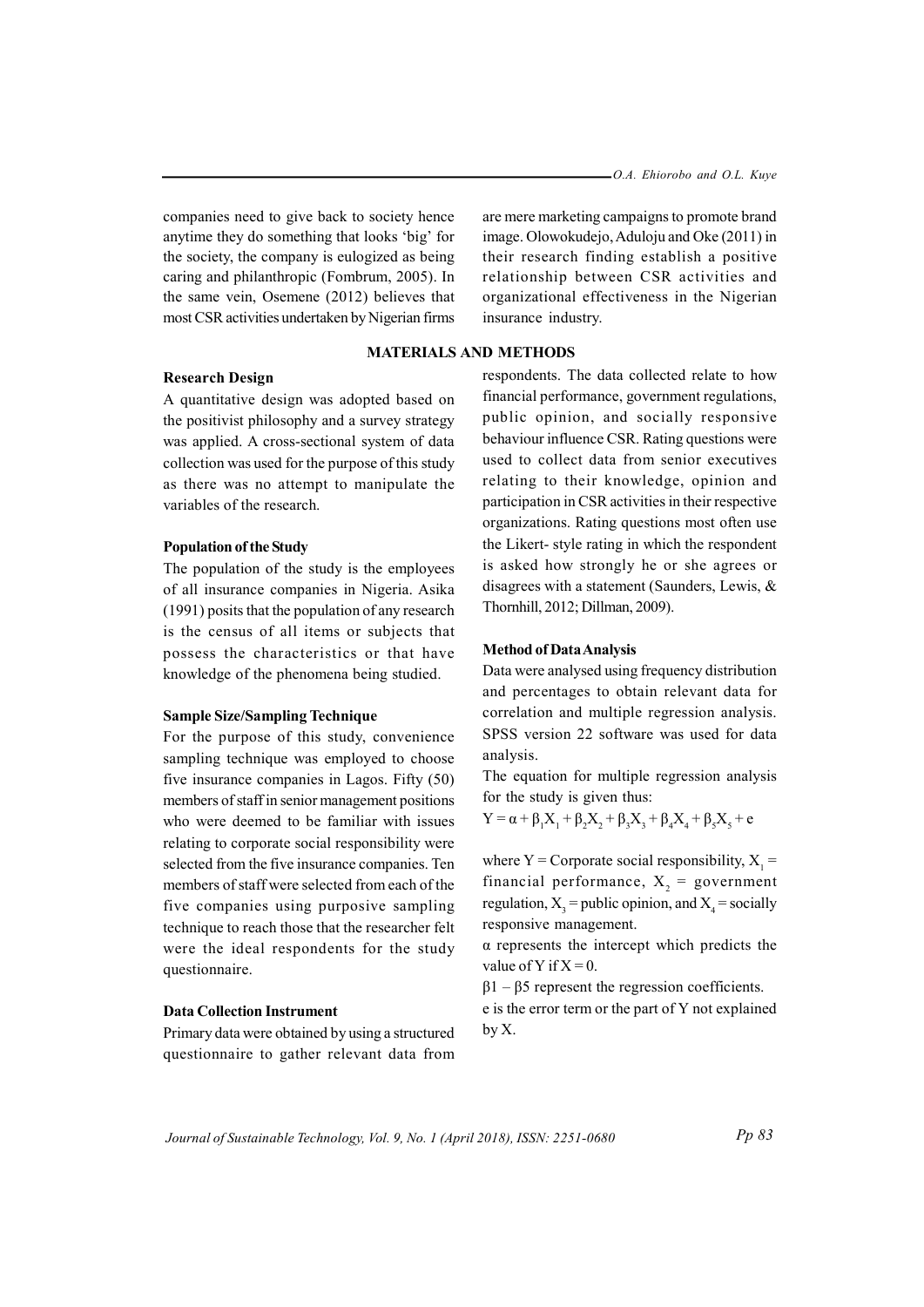#### **RESULTS**

Table 2a shows the model summary of the regression analysis. A strong positive relationship exists among the variables of the study as indicated by  $R = .615$  and  $R^2 = .378$ shows the amount of variability in the dependent variable explained by the predictor variables. Durbin-Watson of 2.26 is indicative of the appropriateness of the model though the significance level ( $p = 190$ ) indicates that the independent variables of study probably do not influence the adoption of corporate social responsibility in the Nigerian insurance industry. Table 2b is the Pearson Correlation matrix showing the rs between all the variables. For instance, corporate social responsibility (CSR) is strongly positively correlated with public opinion (PO) at  $r = .53$  and  $p < .05$ .; weakly positively correlated with financial capacity (FC) at  $r = .13$  and  $p > .05$ ; but negatively correlated with socially responsive management (SRM) at  $r = .50$ ,  $p > .05$ ; negatively correlated with government regulation (GR)  $r = -.25$ ,  $p > .05$ Socially responsive management (SRM) is positively correlated with government regulation (GR)  $r = .511$ , and significant ( $p < .05$ ). However, SRM is negatively correlated with financial capacity (FC) ( $r = -0.313$  and  $p > 0.05$ ). SRM is also negatively correlated with public opinion (PO) at  $r = -.501$  and  $p < .05$ ). SRM is negatively correlated with corporate social responsibility (CSR) at  $r = -0.504$  and  $p < 0.05$ .

Financial capacity (FC) is weakly positively correlated with CSR;  $r = .13$ ,  $p > .05$ ; GR;  $r = .10$ and  $p > .05$ ; PO;  $r = .20$ ,  $p > .05$ .

Public opinion (PO) is positively correlated with CSR at r=.53, p<.05; weakly positively correlated with FC,  $r = .20$  and  $p > .05$ ; GR at  $r = .07$ , and  $p >$ .05; negatively correlated with SRM,  $r = -0.50$  and p< .05.

Government regulation (GR) is positively correlated with SRM  $r = .511$ , and Sig. =.02; positively correlated with FC,  $r = .10$  and  $p > .05$ ; PO at  $r = .07$ , and  $p > .05$ ; negatively correlated with CSR at  $r = -29$ , and  $p < 0.05$ .

Table 2c shows the regression coefficients with only public financial capacity with positive β =.452 and .007 respectively. Both government regulation and socially responsive management show negative  $\beta$  as -.189 and -.179 respectively. All four variables display no significance as determinants of corporate social responsibility as the all have  $p > 0.05$ .

With the level of significance exhibited by all predictor variables in the regression analysis in Table 2c, p>.05 it is therefore inferred that all hypotheses from one to five are accepted. This means that the predictor variables, financial performance, public opinion, government regulation and socially responsive management do not influence the adoption of corporate social responsibility in the insurance industry.

Table 2c shows the beta coefficients for each predictor. The standardized coefficients are used because they present a fair view of the weights. Financial capacity (FC) is .007; Public opinion  $(PO)$  is .452; Government regulation  $(GR) = .189$ and socially responsive management (SRM) = - .179.

|         |                   |      |                     |                          | <b>Change Statistics</b> |      |  |                |                                               |         |
|---------|-------------------|------|---------------------|--------------------------|--------------------------|------|--|----------------|-----------------------------------------------|---------|
|         |                   |      | <b>Adjusted</b>     | Std. Error of   R Square |                          |      |  |                |                                               | Durbin- |
| Model R |                   |      | R Square   R Square | the Estimate   Change    |                          |      |  |                | F Change   df1   df2   Sig. F Change   Watson |         |
|         | .615 <sup>a</sup> | .378 | .170                | 14.946                   | .378                     | .821 |  | 1 <sup>2</sup> | .190                                          | 2.262   |

Table 2a: Model summaryof the regression analysis

a. Predictors: (Constant), Socially responsive management, Financial capacity, Public opinion, Government regulation

b. Dependent Variable: Corporate social responsibility

Source: SPSS V. 22 (Author's computation, 2017).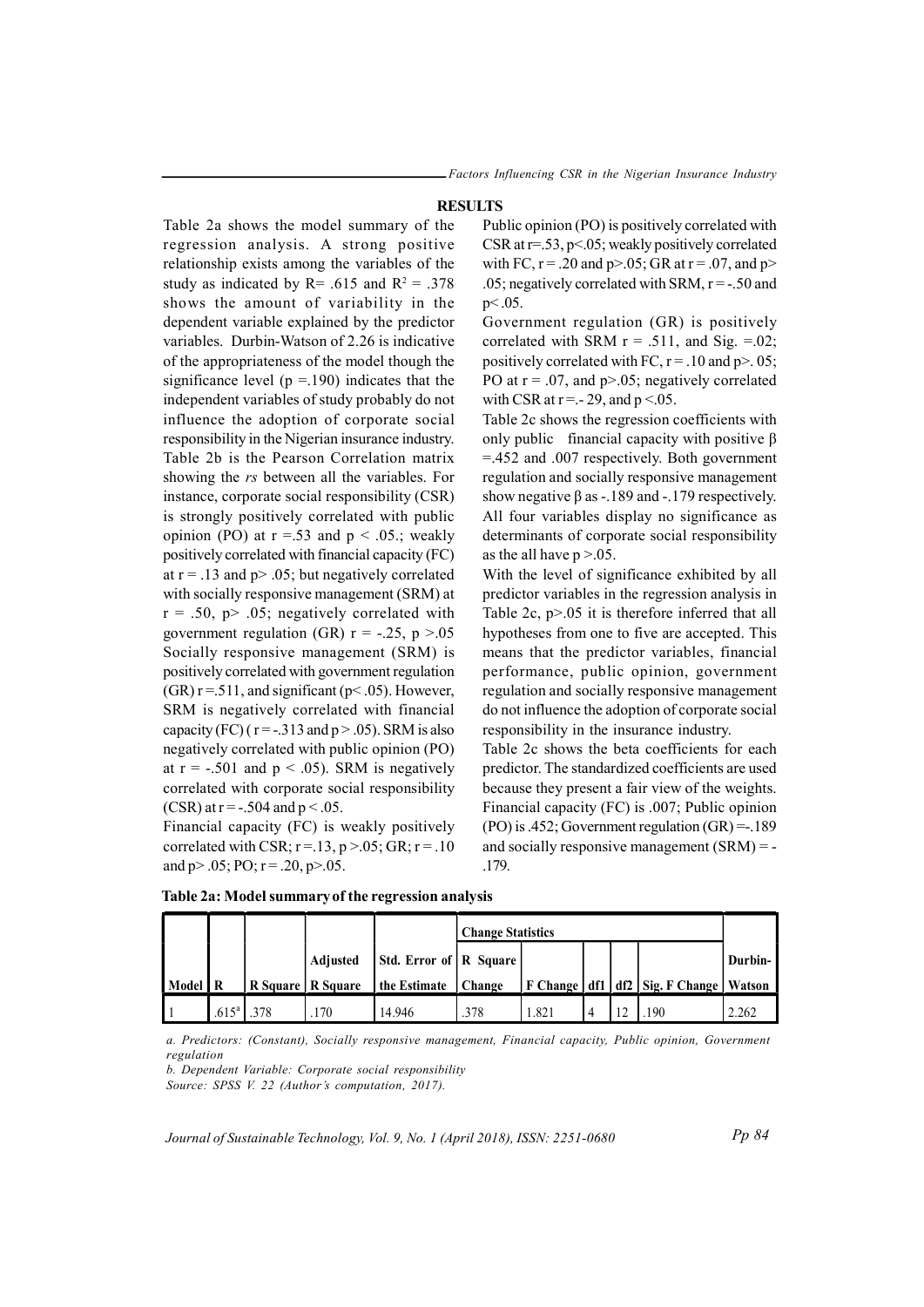|                        |                                       | Corporate<br>social<br>responsibility | Financial<br>capacity | Government<br>regulation | Public<br>opinion | <b>Socially</b><br>responsive<br>management |
|------------------------|---------------------------------------|---------------------------------------|-----------------------|--------------------------|-------------------|---------------------------------------------|
| Pearson<br>Correlation | social<br>Corporate<br>responsibility | 1.000                                 | .134                  | $-0.248$                 | .530              | $-.504$                                     |
|                        | Financial capacity                    | .134                                  | 1.000                 | .100                     | .198              | $-313$                                      |
|                        | Government<br>regulation              | $-.248$                               | .100                  | 1.000                    | .070              | .511                                        |
|                        | Public opinion                        | .530                                  | .198                  | .070                     | 1.000             | $-.501$                                     |
|                        | Socially responsive<br>management     | $-.504$                               | $-313$                | .511                     | $-.501$           | 1.000                                       |
| Sig. (1-tailed)        | social<br>Corporate<br>responsibility |                                       | .304                  | .168                     | .014              | .020                                        |
|                        | Financial capacity                    | .304                                  |                       | .352                     | .223              | .110                                        |
|                        | Government<br>regulation              | .168                                  | .352                  |                          | .395              | .018                                        |
|                        | Public opinion                        | .014                                  | .223                  | .395                     |                   | .020                                        |
|                        | Socially responsive<br>management     | .020                                  | .110                  | .018                     | .020              |                                             |
| N                      | social<br>Corporate<br>responsibility | 17                                    | 17                    | 17                       | 17                | 17                                          |
|                        | Financial capacity                    | 17                                    | 17                    | 17                       | 17                | 17                                          |
|                        | Government<br>regulation              | 17                                    | 17                    | 17                       | 17                | 17                                          |
|                        | Public opinion                        | 17                                    | 17                    | 17                       | 17                | 17                                          |
|                        | Socially responsive<br>management     | 17                                    | 17                    | 17                       | 17                | 17                                          |

## Table 2b: Correlations among variables

Table 2c: Coefficients of the regression analysis

|                                      | <b>Unstandardized</b><br><b>Coefficients</b> |                   | <b>Standardized</b><br><b>Coefficients</b> |         |      | 95.0% Confidence<br>Interval for B |                              |
|--------------------------------------|----------------------------------------------|-------------------|--------------------------------------------|---------|------|------------------------------------|------------------------------|
| Model                                | B                                            | <b>Std. Error</b> | <b>Beta</b>                                | T       | Sig. | Lower<br><b>Bound</b>              | <b>Upper</b><br><b>Bound</b> |
| (Constant)                           | 20.936                                       | 14.502            |                                            | 1.444   |      | $.174$ -10.660                     | 52.532                       |
| Financial capacity                   | .011                                         | .422              | .007                                       | .027    | .979 | $-.907$                            | .930                         |
| Government regulation                | $-.229$                                      | .379              | $-189$                                     | $-.605$ | .556 | $-1.054$                           | .596                         |
| Public opinion                       | .436                                         | .283              | .452                                       | 1.538   | .150 | $-182$                             | 1.053                        |
| Socially<br>responsive<br>management | $-.213$                                      | .442              | $-.179$                                    | $-.483$ | .638 | $-1.175$                           | .749                         |

a. Dependent Variable: Corporate social responsibility

The regression equation is therefore given as:

 $Y (CSR) = .007 (FC) - .189 (GR) + .452 (PO) - .179 (SRM).$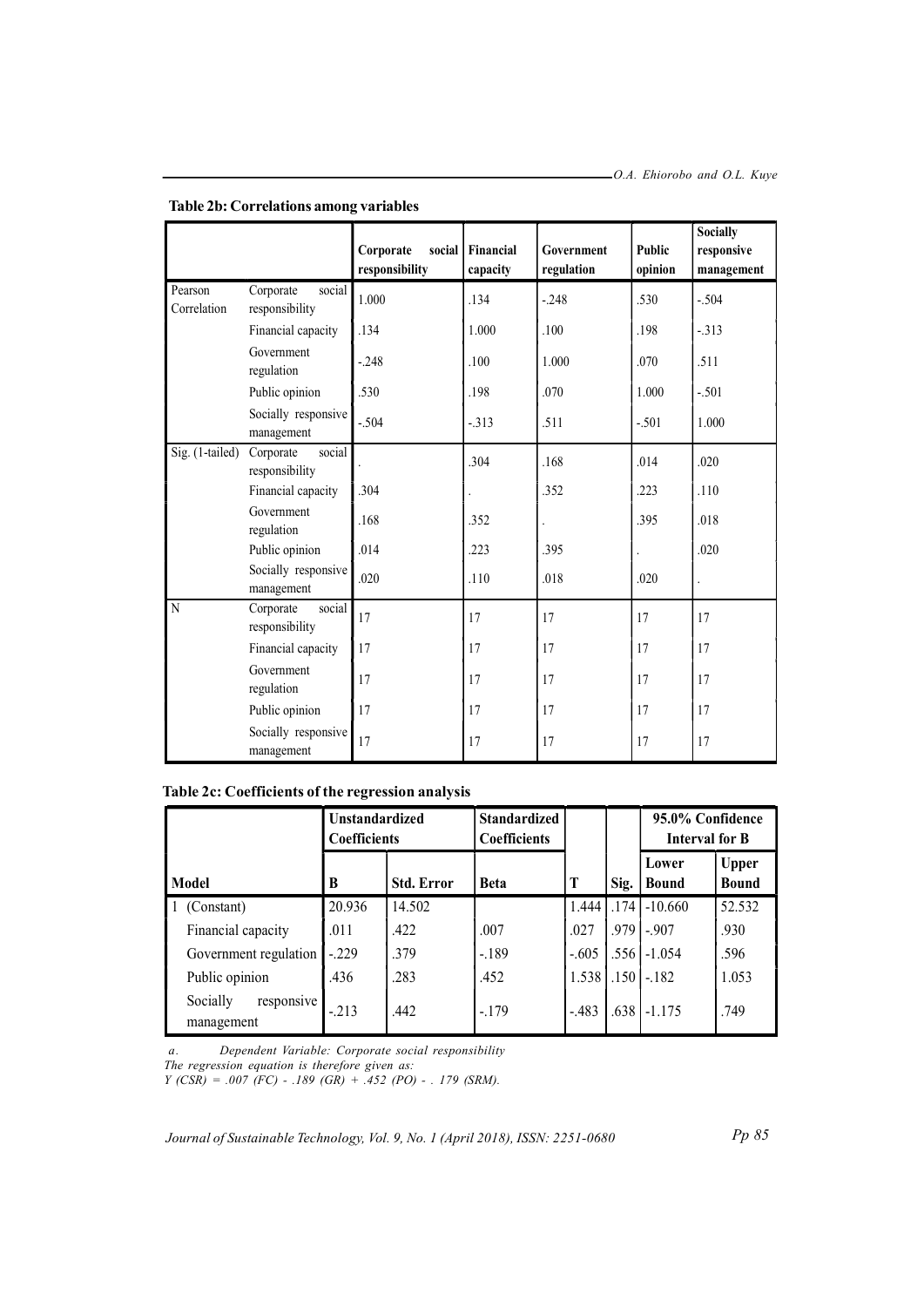Factors Influencing CSR in the Nigerian Insurance Industry

## DISCUSSION

The purpose of this study was to determine the factors that influence the adoption of corporate social responsibility in the Nigerian insurance industry. The correlation analysis indicated a strong positive relationship between corporate social responsibility and public opinion  $r = .53$  and with  $p < .05$ . Thus only public opinion tends to induce CSR activity in the Nigerian insurance industry. CSR in also weakly positively correlated with financial capacity  $r = .13$  and  $p > .05$ . But CSR is negatively correlated with government regulation and socially responsive management.

In line with the findings of previous studies (Olowokudejo et al., 2011, Osemene, 2012, Adeyemo, et al, 2013), most Nigerian firms only

Findings from this study indicate that the insurance companies in Nigeria are not engaged in corporate social responsibility in the real sense. Instead, the sponsorship of events which some of the companies occasionally engage in is mere window dressing or brand image laundering. It is noteworthy that officials of some of the companies that were sampled for the study do not even understand the concept

Public opinion and financial capacity which are the only factors that tend to influence CSR do not even appear significant enough in the Nigerian insurance industry. Other factors such as government regulation and socially responsive management show negative influence on CSR in the Nigerian insurance industry. This appears to imply that the government does not take the issue of corporate social responsibility seriously. Consequently, captains of insurance industry pay lip service

of CSR.

to issues of CSR.

conduct CSR as a mere window dressing or brand image laundering. This phenomenon is worse among the insurance industry practitioners where corporate social responsibility is relatively unknown. Even a company like Staco Insurance Plc that feigns CSR is actually more into image laundering by joining other companies in sponsoring football tournaments as an opportunity to place advertisements that are likely to be seen by a large audience. This is neither corporate philanthropy nor stewardship. In a nutshell, the insurance industry in Nigeria has contributed little or nothing to corporate social responsibility. The little effort they appear to make in this direction is mere window dressing and not CSR in the real sense.

## CONCLUSION AND RECOMMENDATIONS

Recommendations

Based on the findings of this research, the following recommendations are made.

- i. That the Nigerian insurance industry should tap into the non-monetary benefits of CSR to improve their image and performance
- ii. The issue of corporate social responsibility should be included as part of corporate strategy so as to give back to society part of the profits it generates from the society.
- iii. Government should make social responsibility compulsory for corporate bodies employing more than two hundred staff.
- iv. Tax incentives should be used to encourage corporate social responsibility.

#### Suggestion for Further Research

This study was limited to only five insurance companies in Nigeria. More research that will involve more insurance companies needs to be carried out to validate or reject the result of this study.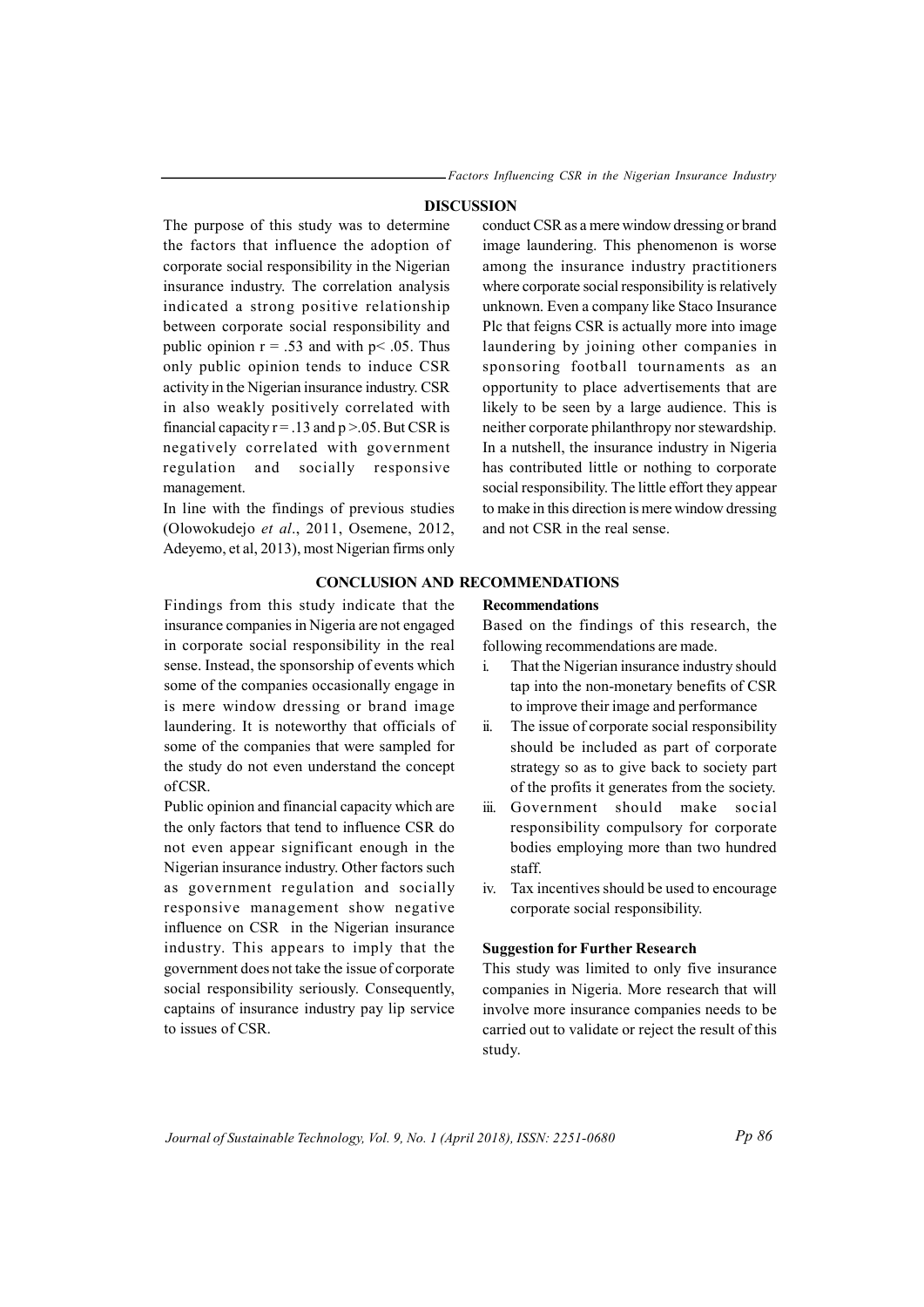## **REFERENCES**

- Adams, C.A. (2002). Internal organizational factors influencing corporate social and ethical reporting: Beyond current theorising. Accounting, Auditing & Accountability Journal, 15(2), 223-250.
- Adegboye, O. and Taiwo, M. (2011). Contribution of corporate social responsibility to agriculture and rural development in Nigeria. Journal of Sustainable Development in Africa, 13(4), 110-129.
- Adeyemo, S.A., Oyebamiji, F.F. and Alimi, K.O. (2013). An evaluation of factors influencing corporate social responsibility in Nigerian manufacturing companies. International Journal of Academic Research in Economics and Management Sciences, 2(6), 54-63.
- Asika, N. (1991). Research methodology in the behavioural sciences. Longman Nigeria, Lagos.
- Baron (2001). Private politics, corporate social responsibility and integrated strategy. Journal of Economics and Management Strategy, 10(1), 7-45.
- Bitcha, C. (2003). Corporate social responsibility (CSR) practices in the context of Greek industry. Corporate Social Responsibility and Environmental Management, 10(1), 12-24.
- Campbell, J. L. (2007). Why would corporations behave in socially responsible ways? An institutional theory of corporate social responsibility. Academy of Management Review, 32(3), 946-967.
- Caroll, A. B. (1979). A three-dimensional conceptual model of corporate social performance.Academy of Management Review, 4(4), 495-505.
- Dahlsrud, A. (2008). How corporate social responsibility is defined; an analysis of 37 definitions. Corporate Social Responsibility and Environmental Management, 15(1), 1-13.
- Dillman, D.A. (2009). Internet, mail and mixed mode surveys: The tailored design method (3rd ed), New York, Wiley.
- Fombrun, C.J. (2005). Building corporate reputation through CSR initiatives: Evolving standards. Corporate Reputation Review,  $8(1)$ , 7-11.
- Fombrun, C.J., Gardberg, N.A. and Barnett, M.L. (2000). Opportunity platforms and safety nets: Corporate citizenship and reputational risk. Business and Society Review, 105(1).
- Galbreath, J. (2010). Drivers of corporate social responsibility: The role of formal strategic planning and firm culture. British Journal of Management, 21, 511-525.
- Greening, D. W. and Turban, D.B. (2000). Corporate social performance as a competitive advantage in attracting a quality workforce. Business & Society, 39(3), 254.
- Kenneth, M.A., Bongo, C.A. and Olufemi, O.A. (2010). Corporate Social Responsibility in Nigeria: Western mimicry or indigenous practices? Retrieved on 20/7/2017 from www.nothingham.ac.uk
- Lei, W. (2011). Factors affecting perception of corporate social responsibility implementation: An emphasis on values. PhD dissertation of University of Helsinki.
- Magnan, I. and Ferrell, O. (2000). Measuring corporate citizenship in two countries: The case of the United States and France. Journal of Business Ethics, 23(3), 283-297.
- McWilliams, A., Siegel, D. and Wright, P.M. (2006). Corporate Social Responsibility: Strategic Implications. Journal of Management Studies, 43(1), 1-18.
- McWilliams, A. and Siegel, D. (2001). Corporate Social Responsibility: A theory of the firm perspective. The Academy of Management Review, 26(1), 117-127.